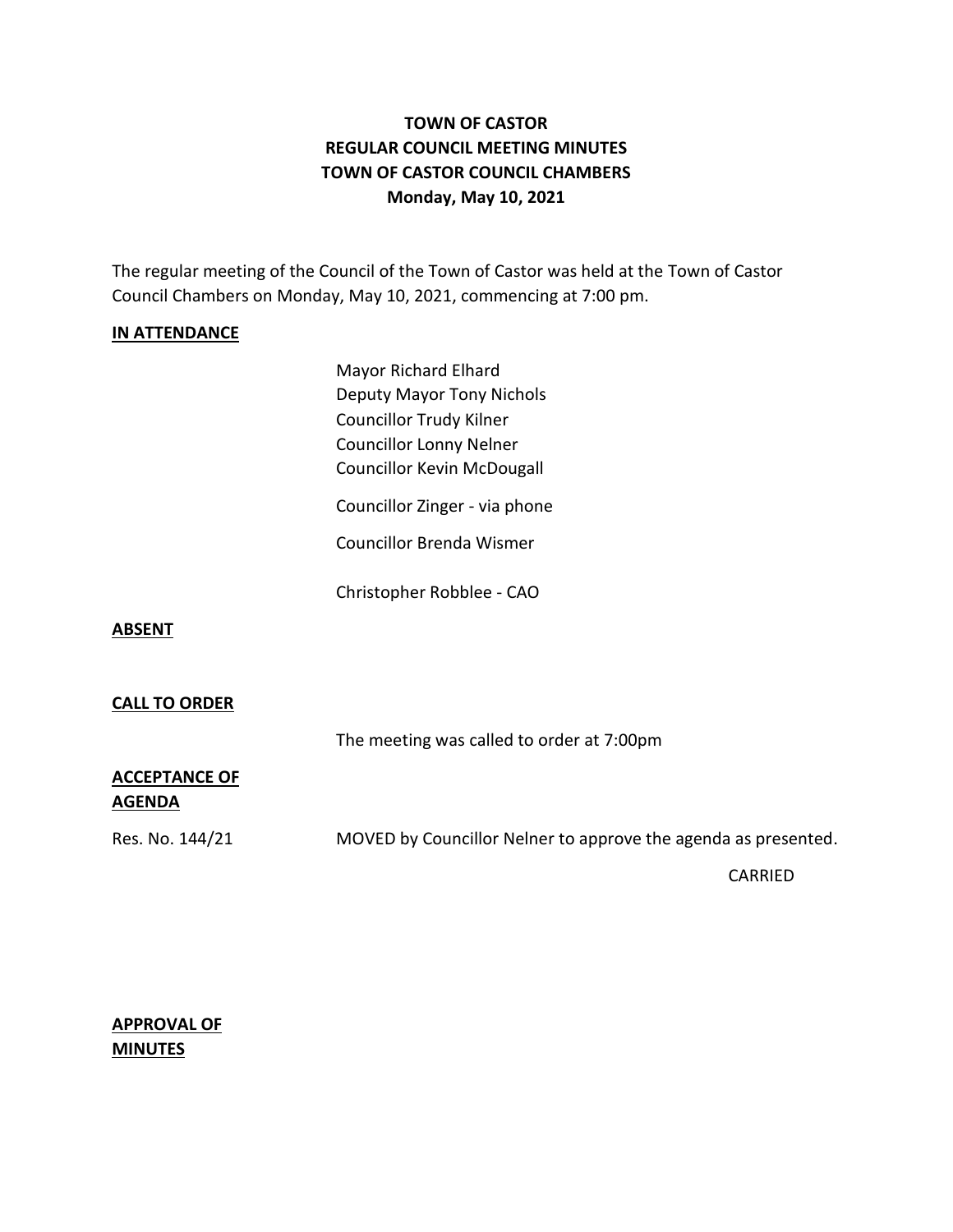| Res. No. 145/21          | MOVED by Councillor Nichols that the minutes of the regular<br>meeting of council held on May 10 <sup>th</sup> , 2021 be approved, with the<br>changes as presented.                     |                |
|--------------------------|------------------------------------------------------------------------------------------------------------------------------------------------------------------------------------------|----------------|
|                          |                                                                                                                                                                                          | <b>CARRIED</b> |
| <b>DELEGATION</b>        |                                                                                                                                                                                          |                |
| Res. No 146/21           | MOVED by Councillor Nelner to approve the audited financial<br>record as presented.                                                                                                      |                |
|                          |                                                                                                                                                                                          | CARRIED        |
| <b>CORRESPONDENCE</b>    |                                                                                                                                                                                          |                |
| Res. No. 147/21          | MOVED by Councillor Zinger to receive for information the letter<br>from the Minister of Justice                                                                                         |                |
|                          |                                                                                                                                                                                          | <b>CARRIED</b> |
| <b>FINANCIAL REPORTS</b> |                                                                                                                                                                                          |                |
| Res. No. 148/21          | MOVED by Councillor Zinger that account numbers 27013-27060<br>be approved for payment and that the list of Accounts be marked<br>Schedule "A" and attached to these minutes of Council. |                |
|                          |                                                                                                                                                                                          | <b>CARRIED</b> |
| Res. No. 149/21          | MOVED by Councillor Wismer to accept the cash statement as<br>presented.                                                                                                                 |                |
|                          |                                                                                                                                                                                          | CARRIED        |
| Res. No. 150/21          | MOVED by Councillor Nelner to make the reserve transfers as<br>presented.                                                                                                                |                |
|                          |                                                                                                                                                                                          | <b>CARRIED</b> |

# **BYLAW**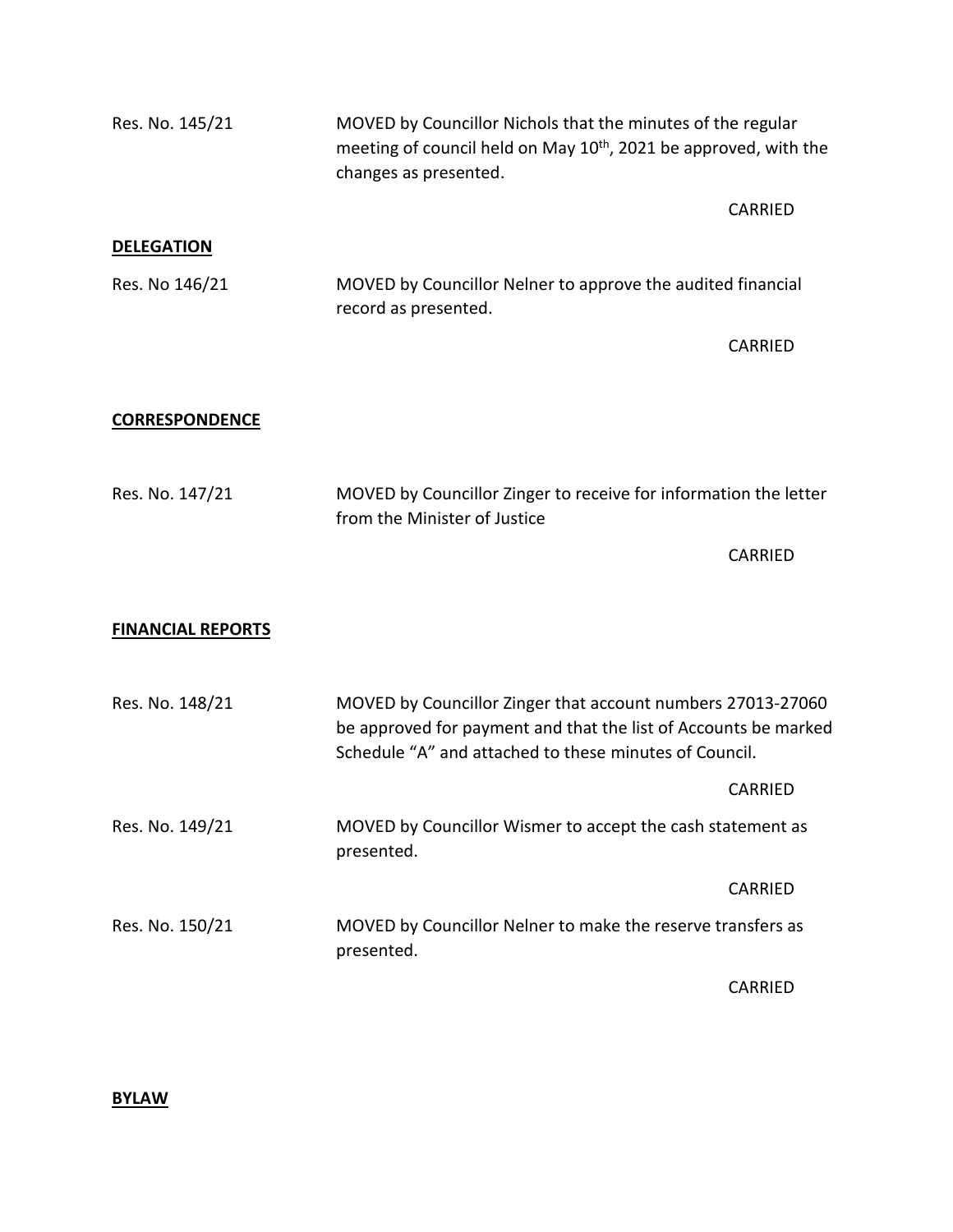#### **BUSINESS**

Res No. 151/21 MOVED by Kilner to receive for information the presentation on the gas truck. CARRIED **COMMITTEE REPORTS** Res. No. 152/21 MOVED by Councillor Wsimer to accept the Councillor reports for information. CARRIED Res. No. 153/21 MOVED by Councillor Wismer to move the council date from May 24 to the 25<sup>th</sup>. CARRIED Res. No 154/21 MOVED by Councillor McDougall to accept the pool prices as presented. CARRIED Res. No. 155/21 MOVED by Councillor Nichols to accept the C.A.O. report for information. CARRIED

## **CLOSED SESSION**